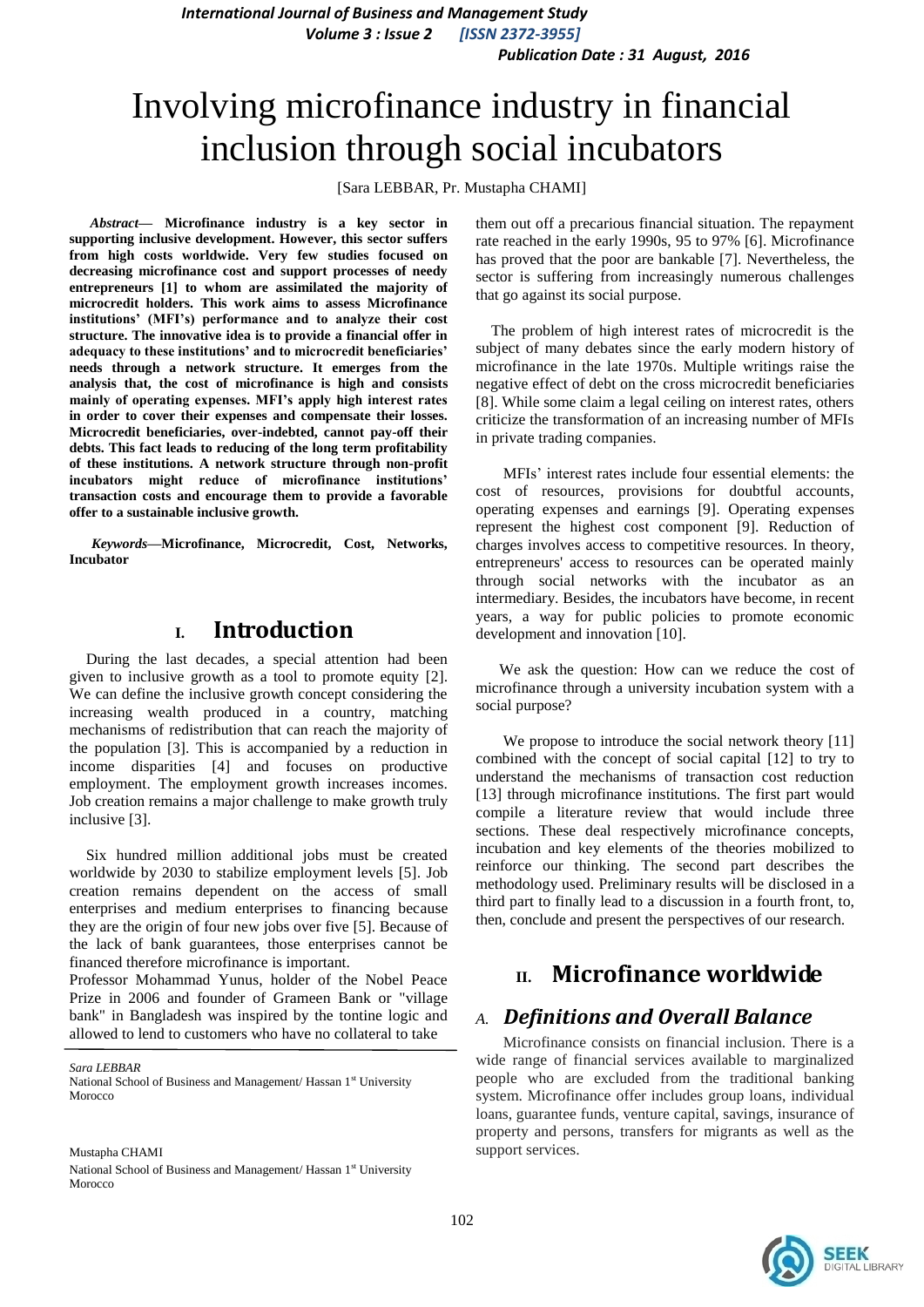#### *International Journal of Business and Management Study Volume 3 : Issue 2 [ISSN 2372-3955] Publication Date : 31 August, 2016*

 MFIs have a double economic and social objective. They may operate under the legal form of cooperative, mutual association, commercial bank or non-governmental organization. They get their financing from investment funds, debt, refinancing and subsidies.

 Middle East and North Africa count for 23% of gross loan portfolio, respectively followed by Latin America and South Asia with 23% and 20% [14]. We distinguish the Grameen Bank in Bangladesh, Bank Rakyat Indonesia, Bolivia Bancosol or CERUDEB Uganda.

## *B. Microfinance institutions*' *financial autonomy*

 Two main currents discuss the issue of financial autonomy of MFIs. While the institutional approach advocates the pursuit of profit for the financial sustainability of MFIs, the welfarist approach promotes social welfare. The opposition between these two visions is described by [15] as the schism of microfinance. These two approaches provide a different view of what should be the priorities and function of microfinance institutions. According to [16] the pursuit of financial efficiency is considered is followed by sustainable social efficiency of microfinance institutions.

 The risk of commercialization of MFIs due to the high interest rates applied forced the repayment capacity of the microcredit's beneficiaries. Moreover, the high cost of microfinance supported by these institutions threatens the social sector issues. The linkage between the economic and the social could be operated through the intermediation concept of a third party [17] who will intervene to support MFIs and their clients to reduce the cost of the sector.

# *C. The problem of high interest rates and credit rationing theory*

 Microfinance industry is characterized by an asymmetry of information raised by Stiglitz and Weiss [18] through the modern theory of finance. The borrower has accurate information about his solvency, the risk level of the project he has undertaken and the potential returns level of the project. The lender, meanwhile, does not have the same information. This asymmetry of information between lenders and borrowers leads to a rationed balance. Adverse selection and moral hazard phenomena cannot lead to equilibrium through interest rate changes. The lender, can no more adapt the price level, so he varies the quantities and limits, rationally, the amount of credit granted.

 Thus, according to the credit rationing theory, increasing interest rates above a certain threshold would lead to diminishing returns. Holders of less risky projects may not generate returns allowing them to pay high interest rates and are therefore excluded from the market. The average risk of the banks' credit portfolio will increase, as composed largely of high-risky projects, which would decrease the expected bank return. Therefore, credit rationing limits the amount of credit distributed, reduces client portfolio at risk and maximize profitability but would leave unsatisfied demand. MFIs should therefore maximize their resources to offset their losses.

# **III. Involving incubators through financial inclusion**

 Business incubators are structures that enable the creation, development and maintenance of enterprises during their first years [19]. They diversify and stabilize resources, knowledge and skills of the new entrepreneur to cope with various shocks and crises encountered [20]. They offer a wide range of services, such as physical space, capital, coaches, common services.

 Incubators emerged in the US at the 50s before experiencing strong growth in other countries from the 70s. In China, business incubators appeared in 1987 and were specialized in the technological industries (Information technologies, pharmaceuticals ...).

 Incubators support local economic development, particularly, by encouraging job creation and supporting projects that combine economic dimension and social dimension [21]. The current research on incubators is young and turned much more towards description and exploration rather than explanation [22].

## *A. Incubators support to entrepreneurs by necessity*

 Exploring microfinance institutions' and micro entrepreneurs' accompaniment sparked our interest. Indeed, microcredit carriers can be assimilated to necessity entrepreneurs. The entrepreneur by necessity refers to anyone who decides to get involved in entrepreneurial activity as he has no alternative to finding a job. This is linked to "push" factors such as dismissal, unemployment or threat of losing a job [23]. Very few studies dealt with accompanying necessity entrepreneurs [1]. Customize and adapt devices thereon remains significant.

 Moreover, business incubators may handle commercial or social mission, public or private. As we follow a social objective, we prioritized the action of a public non-profit incubator, also named, university or academic incubator.

#### *B. Academic incubators*

 Many economists and policymakers agree that the diffusion of innovations does not follow a linear path but an interactive process network [24].

 The University-Firm-State triad creates systemic networks of interactive spirals [25] that allow the expansion of the knowledge role in society and the university in the economy. Thus, university takes the role of industry when it contributes to the creation of spin-off companies in its incubator. The state takes the role of industry in supporting its growth through financing and regulatory measures and programs. Industry can take the role of the university when

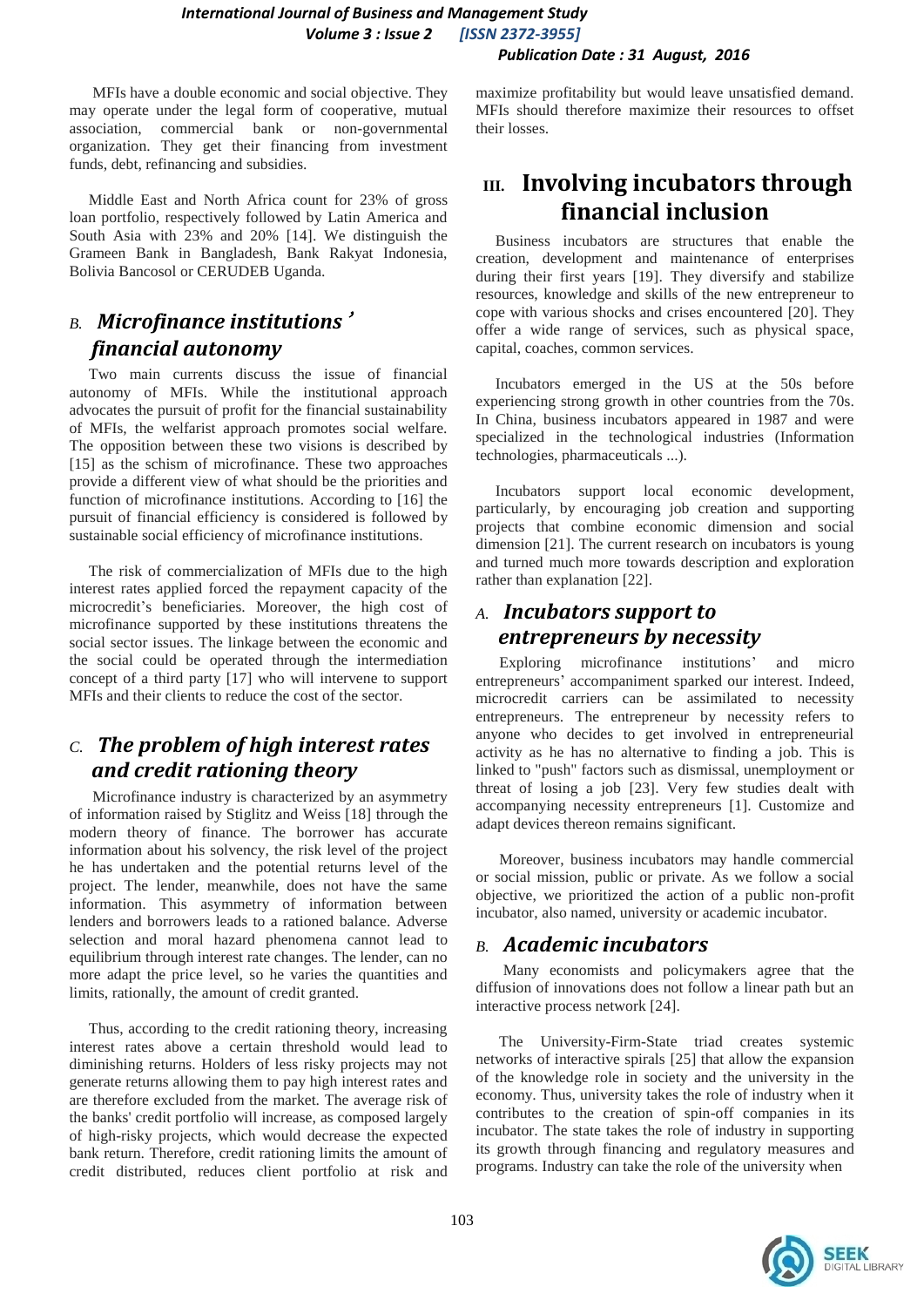enhancing research and training [26]. The main consequence of this interchangeability of roles is the emergence of networks with these three players combined actions.

 Plenty of technological innovations have been carried for decades such as Google, Cisco, Microsoft born from research conducted in Silicon Valley in California, but what about the social aspect? The study of the potential implementation of a public incubation device socially oriented within universities is part of "social innovation".

 Academic and scientific incubators are efficient catalysts that allow better use of existing resources and projects [22]. They can function effectively only if they are deeply supported by the scientific, industrial and local financial community so as to be introduced into the relevant business networks for start-up creation [22].

#### *C. Developping networks*

 The Relying on a triadic vision of relations, Tähtinen [27], for example, showed the importance of intermediaries in the structure and dynamics of networks. In a network structure, intermediaries are required for trades [28]. Inserting incubators in social and professional networks ensures trust and facilitates access to resources [29].

 This design is part of the Resources Based View (RBV) considering that a company is sustainable and innovative when it controls when relevant, rare and hardly transferable resources. Bringing resources and skills via incubators increases the chances of small businesses survival and accelerates their growth [30]. Incubators are now located at the interface of several sources of information, and bridge structural holes [12] between micro entrepreneurs and external partners.

 We tried to understand this intermediation phenomenon taking place at the interaction between actors and explored it through the social network theory oriented towards RBV approach, the theory of social capital [31]; [29]; [12] and the theory of transaction costs [13].

# **IV. The theoretical famework**

After the text edit has been completed, the paper is ready for the template. Duplicate the template file by using the Save As command, and use the naming convention prescribed by your conference for the name of your paper. In this newly created file, highlight all of the contents and import your prepared text file. You are now ready to style your paper; use the scroll down window on the left of the MS Word Formatting toolbar.

#### *A. Transaction Cost Theory*

 We relied on this theory because it is a theory of contracts and organizations between economic agents providing a mutual interest in cooperating.

 Coase (1937) was the first to raise the issue of the transaction costs theory. He says the access to the market has a cost. Williamson (1985) includes the work of Coase suggesting a reconstruction of the economic theory of the firm based on the costs that economic agents support to ensure exchange on the market. He defines transaction costs as all specifically costs related to managing the confrontation between two economic agents integrating contract preparation costs, monitoring, implementation and control. He makes two basic assumptions: agents' bounded rationality and agents' opportunism. In the first case, individuals cannot predict in advance all eventualities. The contracts they will conclude are necessarily incomplete because they cannot define in advance all the obligations of partners for the different possible states of the world. This causes transaction costs (editing, management, renegotiation of contracts). In the second case, individuals exhibit opportunistic behavior by seeking personal interests and resorting to deception, guile or concealment.

 The nature of transactions is determined by three criteria:

- Assets specificity: when a sustainable investment has to be made to support a particular transaction without having the possibility to redeploy it on another transaction. Indeed, MFIs' staff treats each request differently depending on the customer's needs. Consequently, assets are specific to one transaction which is neither anonymous nor instantaneous, and there is a durable length between the borrower and the MFI.
- Exchange uncertainty: it refers to the impossibility of predicting the future, hazards, and coming behaviors of the borrower. The uncertainty analysis in microfinance was inspired from the banking theory, highlighting the contractual innovations in reducing asymmetry information effects through group lending [32].
- Exchange frequency: The more the frequency is raised, the more the risk of opportunism is brought up and the more the mobilization of resources to minimize transaction costs is justified. The IMF seeks to increase its loan portfolio.

Agents' bounded rationality and opportunism increase transaction costs. This raises the question of integration or outsourcing of certain activities of the firm and the choice of the type of institutional arrangement that minimizes transaction costs. The author distinguishes among other bilateral governance where the assets are specific and where transactions are recurrent. The relationship takes the form of an organization in the context of "hybrid" structures, intermediaries between the firm and the market such as alliances, partnerships, joint ventures, subcontractors networks, network franchises, etc ... We talk also about strategic networks [33]. In such a configuration, the MFI will rather outsource certain functions to reduce its cost. This brings us to the second theory adopted, namely social networks.

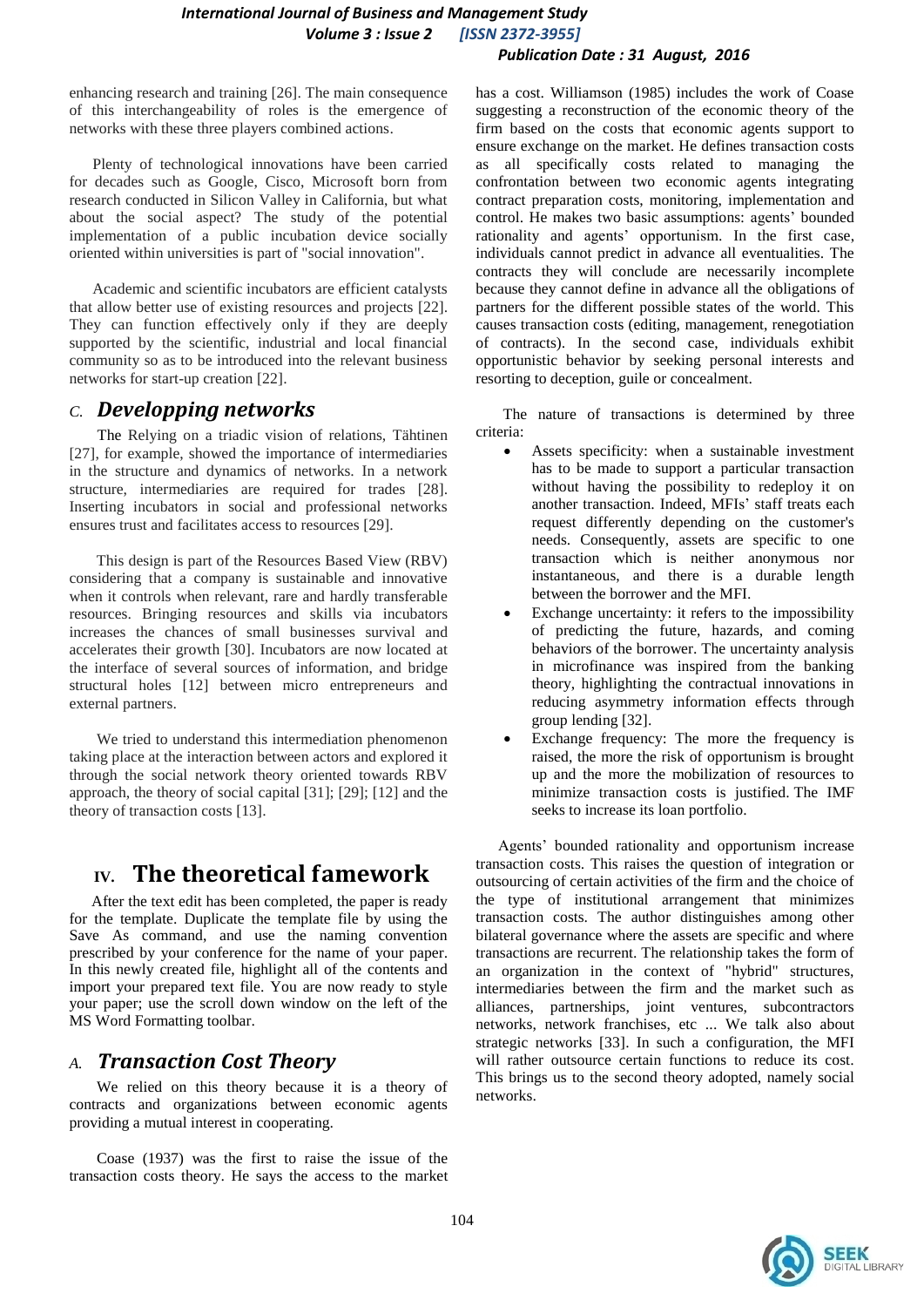#### *International Journal of Business and Management Study Volume 3 : Issue 2 [ISSN 2372-3955] Publication Date : 31 August, 2016*

#### *B. Social Network Theory*

A social network corresponds to the nodes that form a set of actors, groups and / or organizations [11]. Several studies [34] show that resources expected from a supporting network must provide the accompanied access to partners, funding, training, premises, equipment and materials needed to provide competitive advantages.

The creation of a company is not only based on traditional pillars such as labor, capital and technology, but also, on social goods usually called social capital [35]. The social capital may be considered as a public asset or an individual attribute. In the first case, it is the relationships within a group or groups that make up the social capital, in addition to cultural determining factors which are standards, trust and reciprocity actions [29]. In the second case, social networks become social capital if they can mobilize external resources through intermediaries [28]. The incubator is thus presented as the intermediary allowing actors of the two groups to meet and to establish mutually beneficial relationships.The incubator can create and develop different resources, services and skills [36]. The most important aspect of incubation is the creation of networks that allow the expansion of a variety of services and support to startups [21].

### *C. Reducing transaction costs using a network structure*

The work of White (1981) and Granovetter (1985) found that belonging to a network is a source of competitive advantage, as it helps to reduce transaction costs between network members and increase their ability to mobilize resources. When transactions are difficult to clarify in contracting, the social network can avoid opportunistic behavior and reduce transaction costs [37].

According to Bourdieu (1980), the fact of belonging to networks, to a structure or organization, can facilitate obtaining a job, access to non-commercial resources or market resources but at a lower cost. The role of networks in the development of relations between the actors is confirmed, it still remains how this networking could be established.

#### *Acknowledgment*

 The transformation of the relationship between Science and Society characterize the end of the differentiation between the two fields. Our goal is not to create new theories but rather to enrich the research on the fight against poverty. We fit well in an epistemological framework of moderate constructivism as we want to build a reality; we aim to reduce the cost of microfinance through a network structure with academic incubators as intermediaries.

 A qualitative approach would lead us to make an exploratory research to identify the degree of cooperation between universities, microfinance institutions and borrowers.

 An abductive method for an innovative theoretical exploration would lead us to make a connection between two disciplines which were not theoretically related previously. Firslty, microfinance whose aim is above all social, secondly, social innovation through university incubation. The exploration is essential to our project to understand a subject that remains poorly studied, namely the incubation process of MFIs, the nature of the resources mobilized and the interpretation of the actors involved in this process.

#### *References*

[1] Bosma, N. and Levie, J. (2009), Global Entrepreneurship Monitor: 2009 Global Report. Available at http://www.gemconsortium.org/ [Accessed August 21, 2010].

Couteret, P. (2010), Peut-on aider les entrepreneurs contraints? Une étude exploratoire, *Revue de l'Entrepreneuriat*, Vol. 9, n° 2.

[2] Ali, I. (2007a), Pro-Poor to Inclusive Growth: Asian Prescriptions, *ERD Policy Brief,* n° 48, mai ; Manille, Banque asiatique de développement.

Ali, I. (2007b), Inequality and the Imperative for Inclusive Growth, *Asian Development Review*, Vol. 24, n°2, p. 1-16.

Felipe, J. (2010), Inclusive Growth, Full Employment, and Structural Change: Implications and Policies for Developing Asia, *ADB and Anthem Press*, Londres.

Klasen, S. (2010), Measuring and Monitoring Inclusive Growth: Multiple Definitions, Open Questions, and Some Constructive Proposals, *ADB Sustainable Development Working Paper Series*, n° 12, juin.

Tandon, A. and Juzhong, Z. (2007), Inclusiveness of Economic Growth in the People's Republic of China: What Do Population Health Outcomes Tell Us?, *ERD Policy Brief*, n° 47, Manille, Banque Asiatique de Développement.

[3] BAD, (2013), La recherche d'une croissance inclusive en Afrique du Nord : une approche comparative*. Note Economique.*

[4] Rauniyar, G. and Kanbur, R. (2010), Inclusive Development: Two Papers on Conceptualization, Application, and the ADB Perspective, *Projet de janvier*; *Département des évaluations indépendantes*, Manille, Banque Asiatique de Développement.

[5] World Bank Group, (2014), The Global Findex Database 2014. Measuring Financial Inclusion around the World, *Policy research working paper*, n°7255, April 2015.

[6] Grameen, (2001), Grameen Fund Financial Performance. Available at http://www.grameeninfo.org/grameen/gfund/index.html

[7] Banerjee. A.V., Duflo, E., Glennerster, R. and Kinnan, C. (2010), The Miracle of Microfinance? Evidence from a Randomized Evaluation, Cambridge, Mass.: J-PAL et MIT, juin 2010.

[8] Bateman, M. (2010), Why Microfinance deosn't Work? The Destructive Rise of Local Neo-Liberalism, *Zed Books*, Ltd., London, U.K.

Sinclair, H. (2012), Confessions of a Microfinance Heretic. How Microfinance Lost its Way and Betrayed the Poor, *Berret-Koehler Publishers*, Inc., San Francisco, CA.